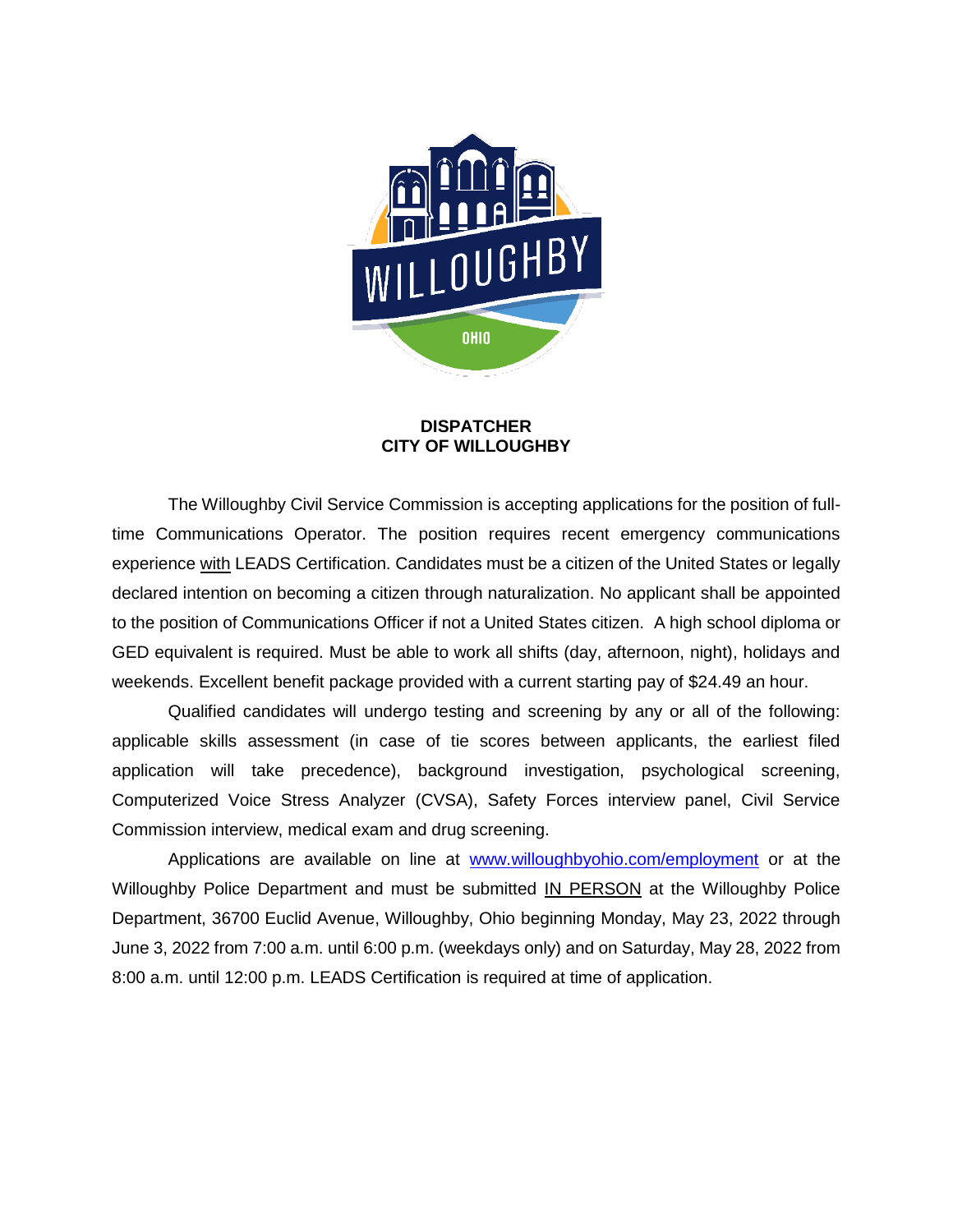

### **EMPLOYMENT APPLICATION**

One Public Square Willoughby, Ohio 44094 (440) 951-2800 www.willoughbyohio.com

#### **POSITION(S) APPLIED FOR: \_\_\_\_\_\_\_\_\_\_\_\_\_\_\_\_\_\_\_\_\_\_\_\_\_\_\_\_\_\_\_\_\_\_\_\_\_\_\_\_\_\_\_\_\_\_\_\_\_\_\_\_\_\_\_\_\_\_\_\_\_\_\_\_\_\_\_\_\_\_\_\_\_\_\_\_**

| Type of employment desired: $\Box$ Full-time $\Box$ Part-time                                                                                               | $\Box$ Temporary $\Box$ Seasonal | □Intern/Educational Co-Op      |              |
|-------------------------------------------------------------------------------------------------------------------------------------------------------------|----------------------------------|--------------------------------|--------------|
| Name: <i>Last</i>                                                                                                                                           |                                  | First M.I.                     |              |
| <b>Mailing Address: Street</b>                                                                                                                              |                                  | City State Zip Code            |              |
| Telephone Number: ( ) E-Mail address:                                                                                                                       |                                  |                                |              |
|                                                                                                                                                             |                                  | Salary Requirements: hour/year |              |
| Can you perform the essential functions of the job with or without reasonable accommodation?                                                                |                                  | $\Box$ YES                     | $\square$ NO |
| Are you legally eligible to be employed in the United States?<br>(Proof of identity and eligibility will be required upon employment)                       |                                  | $\Box$ YES                     | $\square$ NO |
| Are you at least 18 years of age or older?<br>(If no, you may be required to provide authorization to work)                                                 |                                  | $\Box$ YES                     | $\square$ NO |
| Have you filed an application with the City of Willoughby before?                                                                                           |                                  | □ YES                          | $\square$ NO |
| Have you even been employed by the City of Willoughby?                                                                                                      |                                  | $\Box$ YES                     | □ NO         |
| Do you have any relatives now employed by the City of Willoughby?<br>If yes, give name, department and relationship: ________________________________       |                                  | $\Box$ YES                     | $\square$ NO |
| Pre-employment testing may be a condition of employment, check YES to confirm understanding<br>(employment physical, drug test, background screening, etc.) |                                  | $\Box$ YES                     | $\square$ NO |
| Are you currently on a lay-off and subject to recall?                                                                                                       |                                  | $\Box$ YES                     | □ NO         |
| Do you have a reliable means of transportation?                                                                                                             |                                  | $\Box$ YES                     | $\square$ NO |
| Are you able and willing to work weekends, including Sunday, if required?                                                                                   |                                  | $\Box$ YES                     | $\square$ NO |
| If you answer YES to following questions below, please give details on bottom of Page Two.                                                                  |                                  |                                |              |
| Have you even been:                                                                                                                                         |                                  |                                |              |

 $\bullet$  discharged or asked to resign from any position on the basis of conduct or performance?  $\Box$  YES  $\Box$  NO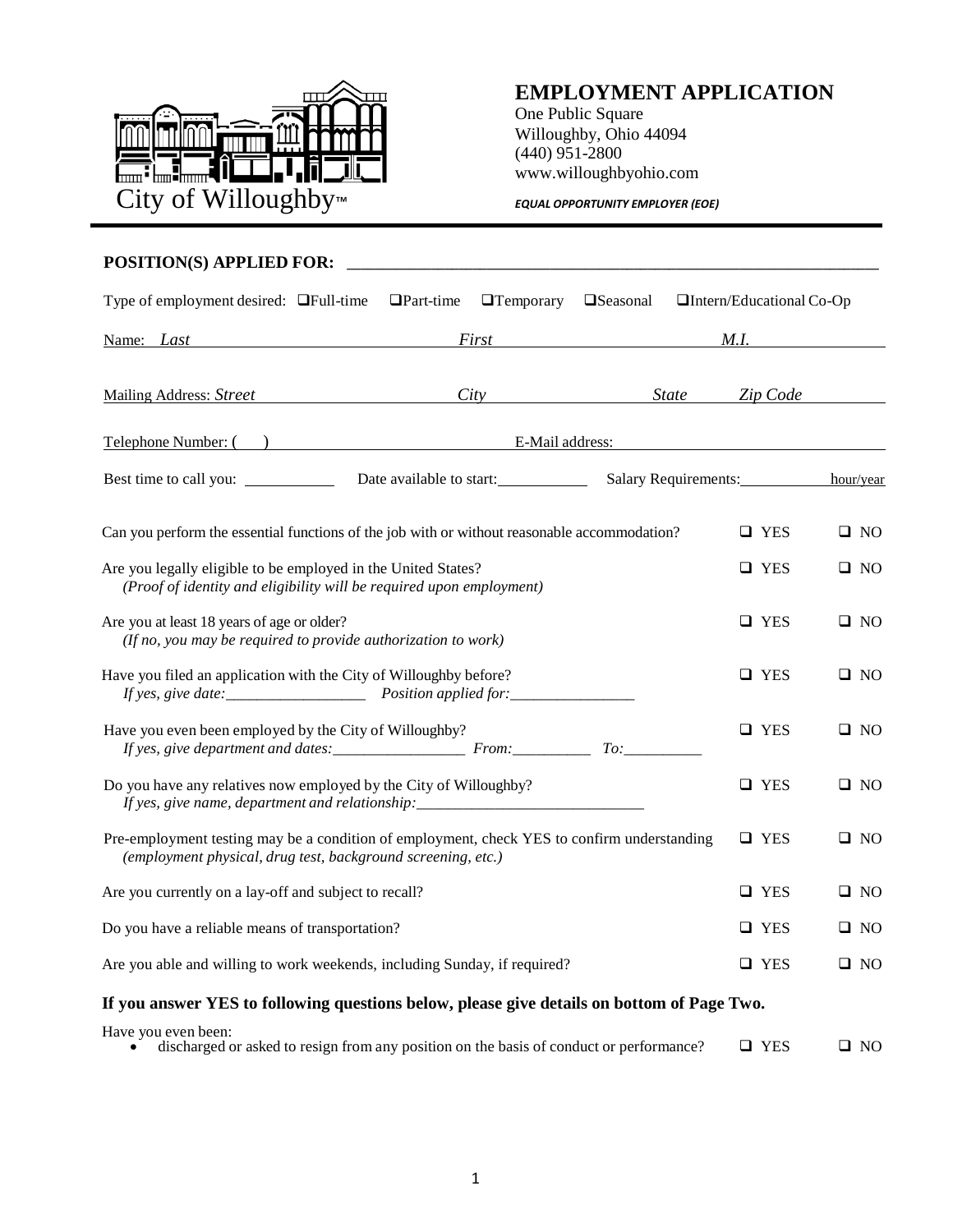### **Educational Background**

#### HIGHEST SCHOOL YEAR COMPLETED:

| Elementary | High       | College/University | Graduate/Professional |
|------------|------------|--------------------|-----------------------|
| 12345678   | 9 10 11 12 | 1234               | 1234                  |

|                                 | School Name & Address | Diploma/<br>Degree | Course | GPA/<br>Rank |
|---------------------------------|-----------------------|--------------------|--------|--------------|
| High or<br>Trade School         |                       |                    |        |              |
| <b>Business or</b><br>Technical |                       |                    |        |              |
| College or<br>University        |                       |                    | Major: |              |
| Graduate<br>School/Other        |                       |                    | Major: |              |

If you did not receive a diploma from a high school, did you receive a high school equivalency diploma (GED)?  $\Box$  YES  $\Box$  NO *Number:\_\_\_\_\_\_\_\_\_\_\_\_\_\_\_\_\_\_\_\_\_\_\_\_\_\_\_\_\_ Granting Agency:\_\_\_\_\_\_\_\_\_\_\_\_\_\_\_\_\_\_\_\_\_\_\_\_\_\_*

### **References**

List three persons, other than supervisors listed on Page Three, who are not related to you by blood or marriage, whom we are free to contact and who have knowledge of your character, experience, and/or ability. Persons familiar with your present or past job performance are strongly preferred.

| Full Name | Complete Business or Home Address | Occupation | Phone No. |
|-----------|-----------------------------------|------------|-----------|
|           |                                   |            |           |
|           |                                   |            |           |
|           |                                   |            |           |

**This space may be used to explain your answers to any items on this application.**

**(Additional sheets may be used if necessary.)**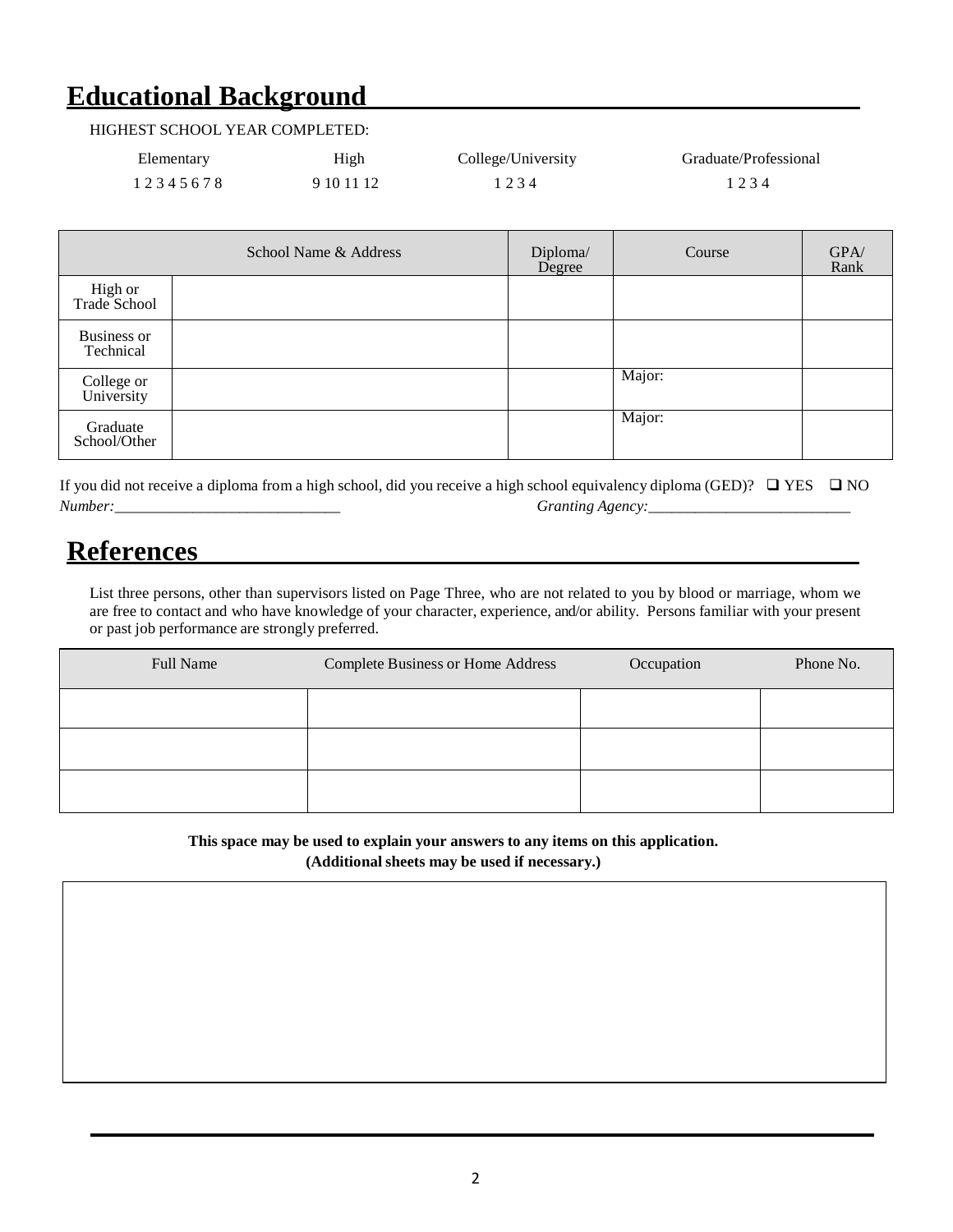## **Employment History**

In the space provided below, give a complete record of employment for not less than the past 15 years, if available, beginning with your present or most recent employment and working back. Account for all periods, including self-employment, unemployment and service with the U.S. Armed Forces. Use additional sheets if necessary.

|                                | Telephone                              | Dates Employed                                         | Summarize the nature of the work                                       |
|--------------------------------|----------------------------------------|--------------------------------------------------------|------------------------------------------------------------------------|
| Employer                       | $\lambda$<br>(                         | From<br>To                                             | performed and job responsibilities                                     |
| Address                        |                                        | <b>Starting Salary</b><br>\$<br>Per                    |                                                                        |
| $Job$ Title $(s)$              |                                        | <b>Final Salary</b><br>\$<br>Per                       |                                                                        |
| Immediate Supervisor and Title |                                        | Did you receive any promotion?                         |                                                                        |
| Reason for leaving             |                                        | May we contact for reference?<br>Yes<br>No             |                                                                        |
| Employer                       | Telephone<br>€<br>$\rightarrow$        | Dates Employed<br>From<br>To                           | Summarize the nature of the work<br>performed and job responsibilities |
| <b>Address</b>                 |                                        | <b>Starting Salary</b><br>\$<br>Per                    |                                                                        |
| Job Title(s)                   |                                        | <b>Final Salary</b><br>\$<br>Per                       |                                                                        |
| Immediate Supervisor and Title |                                        | Did you receive any promotion?                         |                                                                        |
| Reason for leaving             |                                        | May we contact for reference?<br>Yes<br>N <sub>0</sub> |                                                                        |
| Employer                       | Telephone<br>$\rightarrow$<br>(        | Dates Employed<br>From<br>To                           | Summarize the nature of the work<br>performed and job responsibilities |
| <b>Address</b>                 |                                        | <b>Starting Salary</b><br>\$<br>Per                    |                                                                        |
| Job Title(s)                   |                                        | <b>Final Salary</b><br>\$<br>Per                       |                                                                        |
| Immediate Supervisor and Title |                                        | Did you receive any promotion?                         |                                                                        |
| Reason for leaving             |                                        | May we contact for reference?<br>Yes<br>N <sub>0</sub> |                                                                        |
| Employer                       | Telephone<br>$\left($<br>$\rightarrow$ | Dates Employed<br>From<br>To                           | Summarize the nature of the work<br>performed and job responsibilities |
| Address                        |                                        | <b>Starting Salary</b><br>\$<br>Per                    |                                                                        |
| Job Title $(s)$                |                                        | <b>Final Salary</b><br>\$<br>Per                       |                                                                        |
| Immediate Supervisor and Title |                                        | Did you receive any promotion?                         |                                                                        |
| Reason for leaving             |                                        | May we contact for reference?<br>Yes<br>No             |                                                                        |
| Employer                       | Telephone<br>$\rightarrow$             | Dates Employed<br>From<br>To                           | Summarize the nature of the work<br>performed and job responsibilities |
| Address                        |                                        | <b>Starting Salary</b><br>\$<br>Per                    |                                                                        |
| Job Title(s)                   |                                        | <b>Final Salary</b><br>\$<br>Per                       |                                                                        |
| Immediate Supervisor and Title |                                        | Did you receive any promotion?                         |                                                                        |
| Reason for leaving             |                                        | May we contact for reference?<br>Yes<br>No             |                                                                        |
|                                |                                        |                                                        |                                                                        |